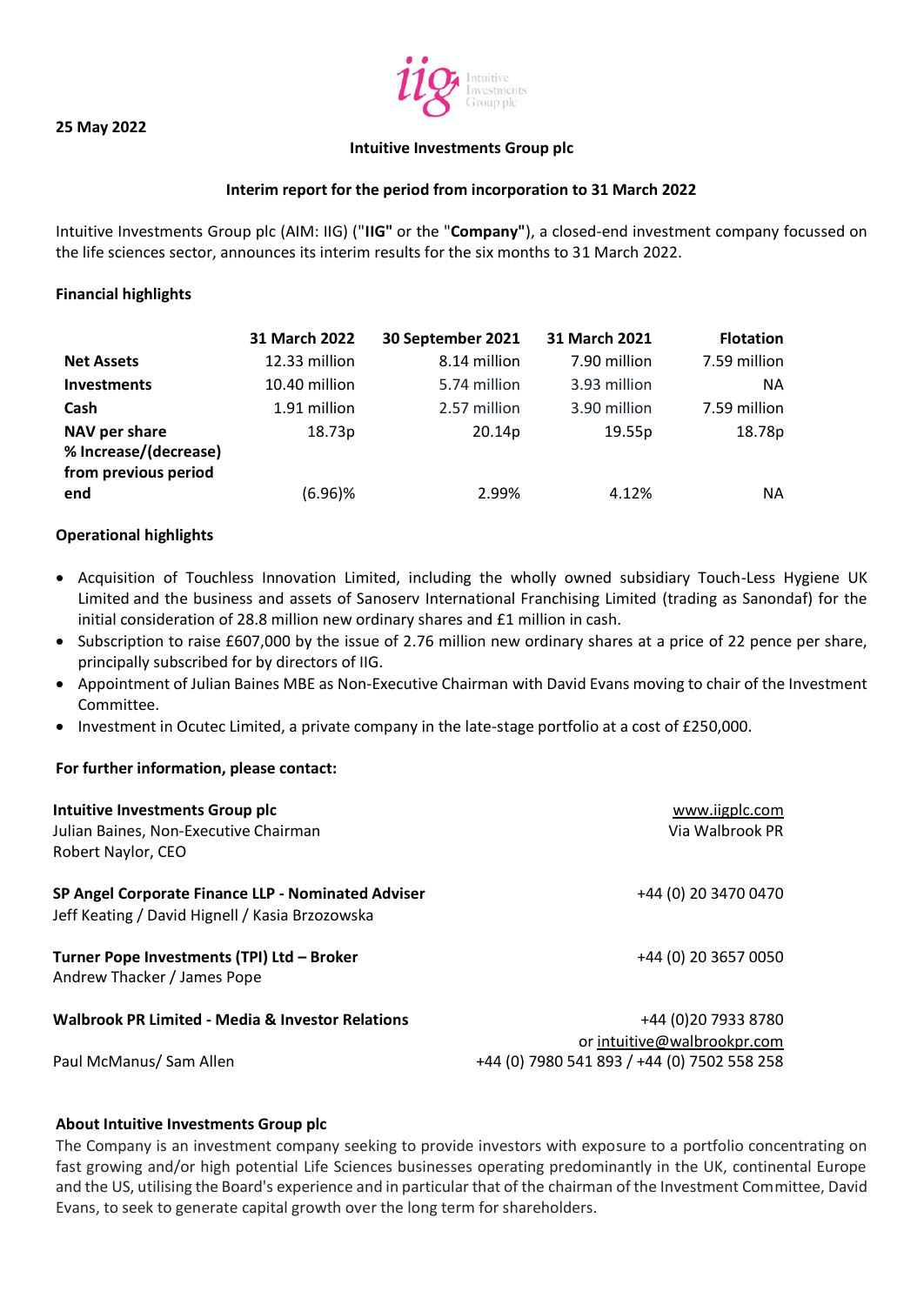### **Chairman and Chief Executive's Report**

We are pleased to present the interim report for Intuitive Investments Group plc, which covers the six months ended 31 March 2022. Overall, the period under review has been one of notable progress, particularly in the unquoted portfolio, with the acquisition of Touchless Innovation Limited including the wholly owned subsidiary Touch-Less Hygiene UK Limited and the business and assets of Sanoserv International Franchising Limited (trading as Sanondaf) ("Sanondaf") and an investment into Ocutec Limited ("Ocutec"). The publicly traded portfolio, however, has not performed well, except for Light Science Technologies plc which at the period end was valued at £1.49 million, a premium to the £1 million we initially invested. We believe that the publicly traded portfolio is undervalued and in the medium-term there is the potential for good returns from these investments.

## *Evolution of strategy and acquisition of Sanondaf*

As noted in our year end results, we found the interpretation of aspects of the regulatory framework had constrained our ability to take advantage of certain opportunities. Therefore, we shifted the Company's strategic focus to take larger stakes in companies, which was resoundingly endorsed by Shareholders at IIG's Annual General Meeting in December 2021.

We acquired Sanondaf in February 2022. The initial aggregate consideration for Sanondaf was the issue of 28.8 million new ordinary shares of 1 penny each ("Ordinary Share") and £1 million in cash, with deferred consideration of £900,000 payable six months from completion and an earn out of 30% of US profits for the three years from completion. The consideration shares were issued in two tranches, with the second tranche requiring a waiver under Rule 9 of the Code on Takeovers and Mergers. Again, with the support of Shareholders, we were able to achieve this via an accelerated Rule 9 waiver, which had the benefits of significant cost and time savings.

Sanondaf is by far the largest investment in IIG's portfolio, therefore we will provide separate updates by RNS as to this investment's progress.

Sanondaf is a market-leading provider of specialist disinfection and decontamination services operating in 10 countries and has 25 regional sites in the UK. Sanondaf's core technology is spraying and fogging of a hydrogen peroxide formula, which is administered as a dry vapour disinfection treatment which can be used on all electrical and electronic devices and all hard and soft furnishings safely, without causing damage or leaving any unsightly residue on the surfaces treated.

Sanondaf's strategy is to grow by increasing services to existing customers and focussing on specific sectors including life science, transport and heavy engineering. In addition, Sanondaf is developing a pipeline of innovative products around its fogging technology and an anatomical tissue processing technology. This growth strategy will be supported nationally by selling regional franchises in the UK and internationally by selling country master franchises globally. The strategic goal of Sanondaf is to become a market leader in professional decontamination, disinfection and anatomical waste management in the countries in which it operates, principally by organic growth.

As a franchise-based business, we believe sales and market share can be increased significantly without the need for large amounts of capital investment. However, we expect, in the short term, cash generated in Sanondaf will be used firstly to meet the deferred consideration of £900,000 payable to the vendors of the business and assets of Sanoserv International Franchising Limited and secondly to invest into Sanondaf's infrastructure, product development and working capital. As such there will not be distributions from Sanondaf to IIG in the near term.

## **Other unquoted investments**

We also invested £250,000 in Ocutec, representing a 6.04%. interest in Ocutec's enlarged share capital, as part of a £1.36 million fundraising round. Ocutec has patented technology covering the formulation of novel contact lens products, contact lens comfort solutions and injection moulding technology for rapid manufacturing. Ocutec is based in Glasgow, and has been operating since 2006, having been spun out of the University of Strathclyde.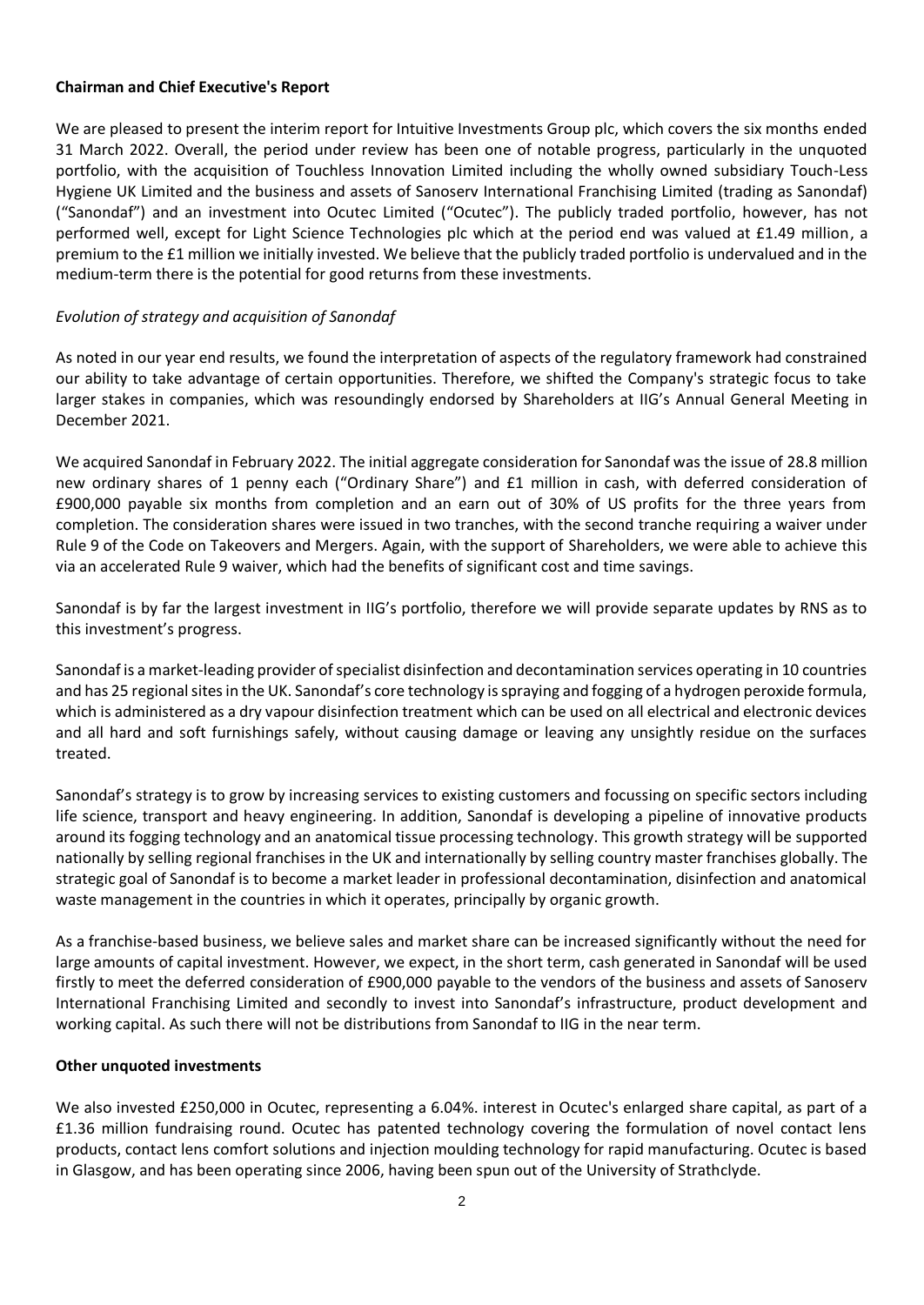The unquoted portfolio continues, in the main, to be held at cost, plus accrued interest if applicable, or the valuation of the most recent investment round. Both Axol Bioscience Limited and Momentum Limited have raised additional capital, but this is at the same valuation as the round in which IIG participated and therefore there is no increase or decrease in valuation. We are aware of three investee companies currently raising capital which may provide an uplift in their valuations. Further details of the companies in the unquoted portfolio are contained at the end of this statement.

### **Publicly traded investments as 31 March 2022**

|                                        | <b>Valuation as at</b> |              |                   |
|----------------------------------------|------------------------|--------------|-------------------|
|                                        |                        | 30 September | <b>Unrealised</b> |
|                                        | 31 March 2022          | 2021         | gain/(loss)       |
|                                        | £                      | £            | £                 |
| Evgen Pharma plc                       | 76,344                 | 126,955      | (50, 611)         |
| Light Science Technologies Holding plc | 1,491,344              | 1,406,060    | 85,284            |
| Microsaic Systems plc                  | 192,000                | 442,000      | (250,000)         |
| Midatech Pharma plc                    | 44,450                 | 91,000       | (46, 550)         |
| Polarean Imaging plc                   | 270,000                | 429,166      | (159, 166)        |
| Shield Therapeutics plc                | 164,120                | 325,032      | (160, 912)        |
| Trellus Health plc                     | 82,663                 | 294,984      | (212, 321)        |
| Yourgene Health plc                    | 127,428                | 221,889      | (94, 461)         |
| Closing fair value                     | 2,448,349              | 3,337,086    | (888,737)         |

In the small cap healthcare sector, during the early part of the Covid-19 pandemic, we saw many fundraisings, inflated trading volumes and some valuations pushed to excessive levels, particularly those companies with a Covid-19 related exposure. We do not perceive that any of our investments achieved excessive valuations. The subsequent sell off has been indiscriminate, with many investors reducing their exposure to the sector. Inevitably our own portfolio has not been immune to this decline in the small cap healthcare sector. Overall, we believe that the publicly traded portfolio is undervalued and in the medium-term there is potential for excellent returns from these investments. In context, during the period under review the AIM All-Share (AXX) and Nasdaq Biotechnology (NBI) indices fell by 15.3% and 16.6% respectively and have continued to materially decline post the period end.

## **Financial performance**

NAV per Ordinary Share at flotation: 18.78 pence; 30 September 2021: 20.14 pence; 31 March 2022: 18.73 pence. There are investment losses of £696,000, comprising unrealised losses of £889,000, interest income from the convertible loan notes of £99,000, gains on realisation of publicly traded companies of £76,000 and management fee income of £18,000.

The structure of the Company is purposefully simple, and the administrative costs of the business were £195,000 for the period. Overall, the loss for the period was £717,000. Given the size of the Company, the Board does not propose to declare a dividend.

During the period there was a subscription to raise £607,000 by the issue of 2,759,091 new Ordinary Shares at a price of 22 pence per share, of which £423,000 was subscribed for by Directors of IIG.

## **Outlook**

Given our current cash position and in the absence of realisations, we do not anticipate making new investments. We may make follow on investment in some of our existing investments. We are clearly focussed on realising value from our existing portfolio, in particular our investment in Sanondaf, which we perceive, in the medium term, will be the best driver of shareholder value. We look forward to updating you as to our progress.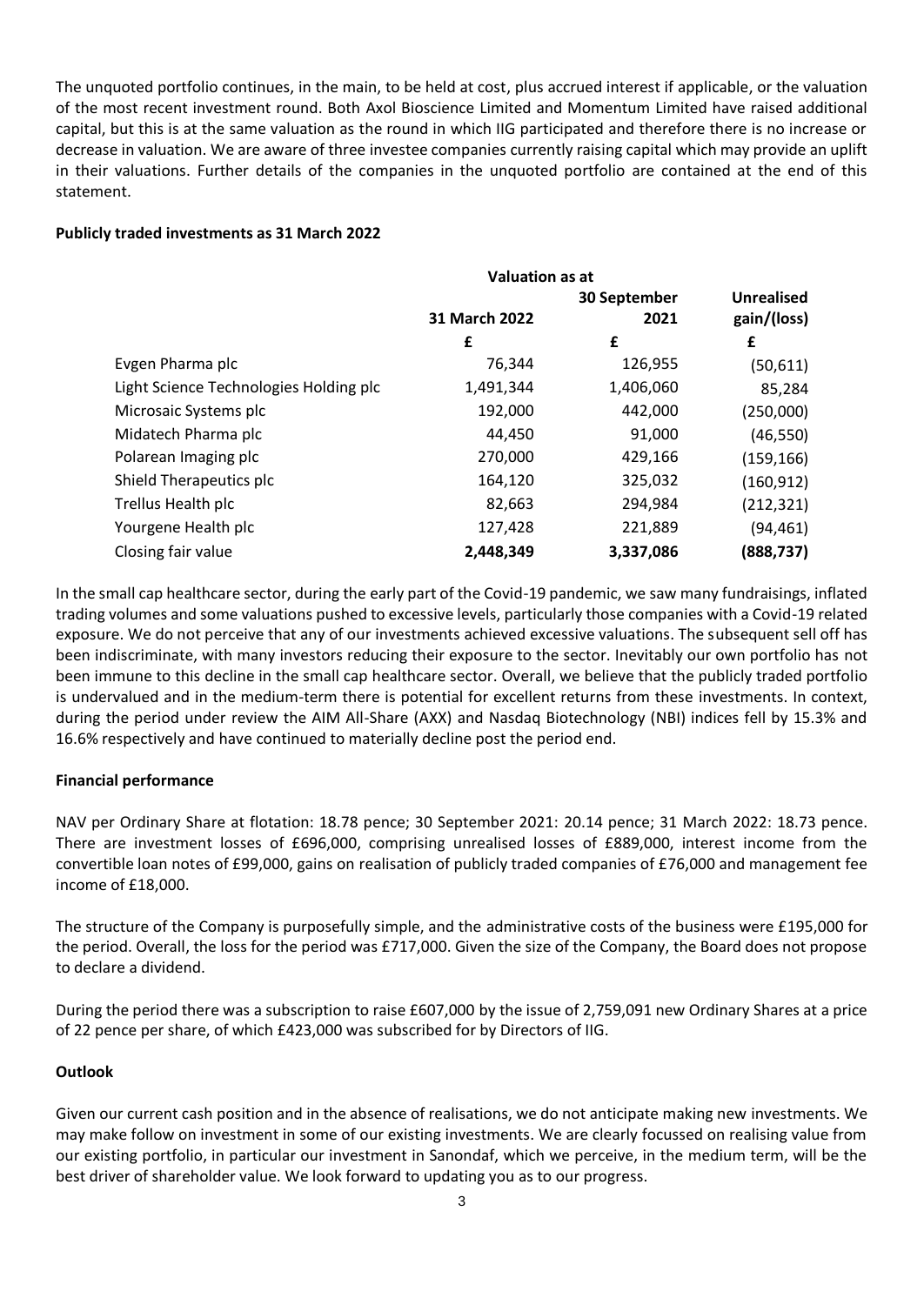## **Later stage investments**

# **BioQ Pharma Incorporated ("BioQ") [\(www.bioqpharma.com\)](http://www.bioqpharma.com/)**

Investment of US\$1 million by way of unsecured convertible loan notes and warrants, valued at cost plus accrued interest. 6.65% of NAV as at 31 March 2022.

BioQ is a well-established, commercial-stage, medical device and pharmaceutical company, addressing the infusible drugs market. BioQ's proprietary Invenious<sup>™</sup> platform comprises a "connect-and-go" drug-device system combination, which can be utilised to improve the delivery of infusible medicines. BioQ's platform includes a bespoke unit-dose delivery solution for infusible drugs, whereby a diluent delivery system and administration line are combined in one self-contained, ready-to-use presentation. The key benefits of the platform include reduced cost and complexity compared to current infusion techniques.

# **Ocutec Limited ("Ocutec") [\(www.ocutec.com\)](http://www.ocutec.com/)**

Investment of £250,000 in ordinary shares, held at fair value, for which cost is deemed the most appropriate basis of measurement. 2.03% of NAV as at 31 March 2022.

As noted above Ocutec has patented technology covering the formulation of novel contact lens products, contact lens comfort solutions and injection moulding technology for rapid manufacturing.

# **Touchless Innovations Limited ("Sanondaf") [\(www.sanondaf.co.uk\)](http://www.sanondaf.co.uk/)**

Investment of £5.3 million to acquire the entire issued share capital, held at fair value, for which cost is deemed the most appropriate basis of measurement. 43.11% of NAV as at 31 March 2022.

As noted above Sanondaf is a market-leading provider of specialist disinfection and decontamination services operating in 10 countries and has 25 regional sites in the UK. Treatments are non-corrosive, contain no toxic ingredients and Sanondaf's application methods ensure they are not harmful to people, animals or the environment. It is safe for use in all settings, including operating theatres, critical care units, and is CASA (Civil Aviation Safety Authority) approved. Sanondaf's disinfection formula has proven efficacy against pathogens, included, viruses, mould, bacteria and fungi.

## **Series A and B investments**

# **Axol Bioscience Ltd ("Axol") [\(www.axolbio.com\)](http://www.axolbio.com/)**

Investment of £249,091 in A ordinary shares, held at fair value, for which cost is deemed the most appropriate basis of measurement. 2.02% of NAV as at 31 March 2022.

Axol produces high quality human cell products, particularly in relation to pluripotent stem cell (hiPSC) and critical reagents such as media and growth supplements, which are sold to medical research and drug discovery organisations. Axol also provides contract research for example customising cell lines for customers, such as reprogramming and differentiation. The Chairman of Axol is Jonathan Milner, who is the company's co-founder and was previously deputy chairman of Abcam plc.

# **CardiNor AS ("CardiNor") [\(www.cardinor.com\)](http://www.cardinor.com/)**

Investment of £125,002 in ordinary shares, held at fair value, for which cost is deemed the most appropriate basis of measurement. 1.01% of NAV as at 31 March 2022.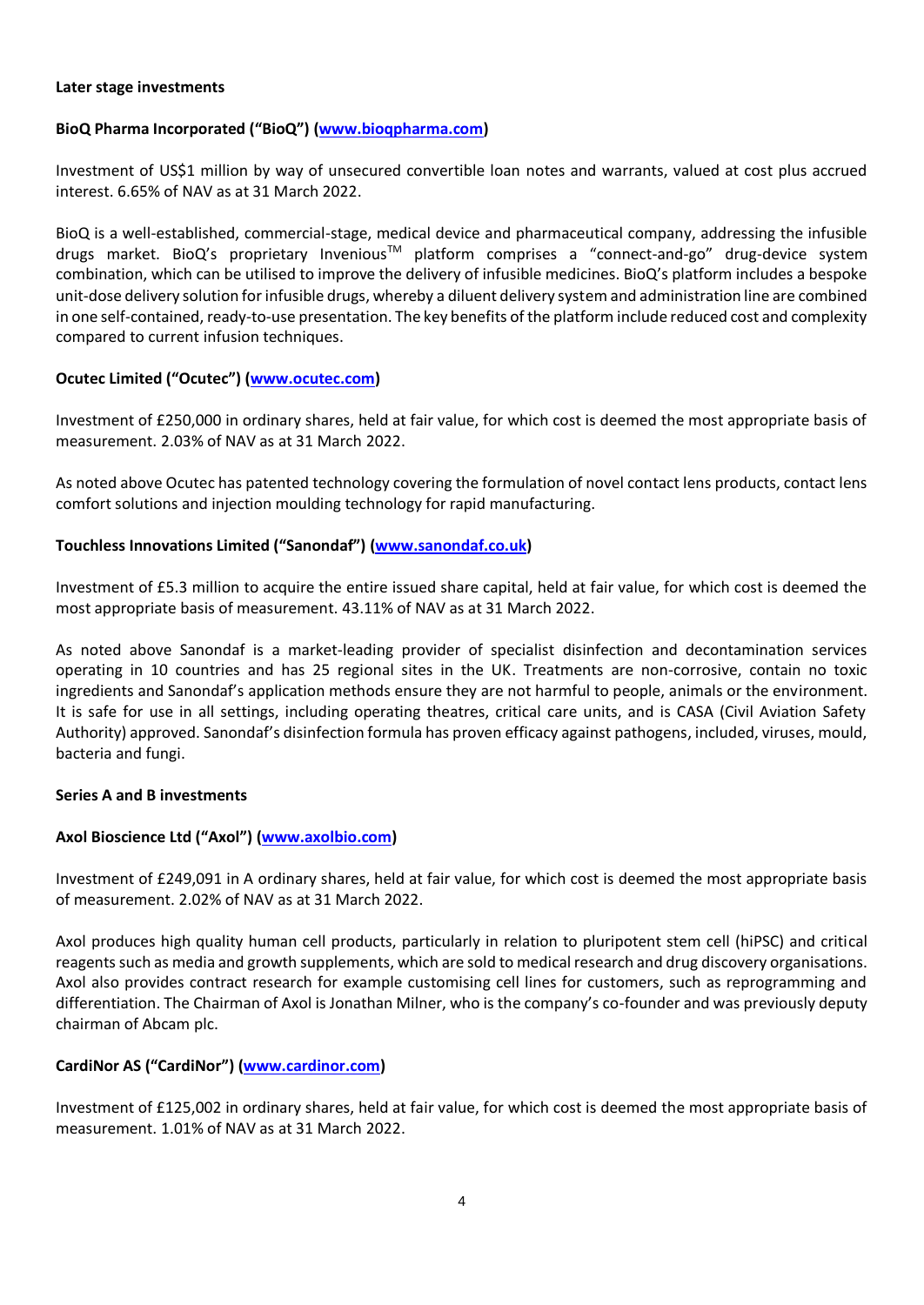CardiNor is a Norwegian biotech company established in June 2015 to commercialise the development of secretoneurin ("SN"), an important new biomarker for cardiovascular disease ("CVD"). SN is the only biomarker shown to be associated with biological processes linked to cardiomyocyte handling. This unique biological function explains why SN presents as an independent and strong predictor of mortality in all major patient cohorts, including ventricular arrhythmia, acute heart failure, acute respiratory failure patients with CVD and severe sepsis. CardiNor has completed development of a research assay based on immunoassay technology to measure SN in blood and the assay is under further clinical development, including to obtain a CE mark.

# **The Electrospinning Company Ltd ("TECL") [\(www.electrospinning.co.uk\)](http://www.electrospinning.co.uk/)**

Investment of £500,000 in ordinary shares, held at fair value, for which cost is deemed the most appropriate basis of measurement. 4.06% of NAV as at 31 March 2022.

TECL has a technology platform built around the process of electrospinning, a technique for production of micro and nano-fibre biomaterials from a variety of natural and synthetic polymers, and a suite of post-processing technologies to convert the biomaterials into medical device components. The core business is the sale of product development and manufacturing services to medical device companies. TECL is also using its know-how to develop proprietary materials for targeted out-licensing opportunities, aiming to capture more of the end-market value created by its innovations and expertise.

# **Micrima Ltd ("Micrima") [\(www.micrima.com\)](http://www.micrima.com/)**

Investment of £200,000 by way of convertible loan note held at fair value, for which cost is deemed the most appropriate basis of measurement. 1.75% of NAV as at 31 March 2022.

Micrima is a commercial stage company which has developed a new imaging method, the MARIA® system, based on radiofrequency technology to improve early diagnosis of breast cancer. Micrima has reached a significant development milestone with its novel breast imaging technology. Micrima is now set to embark on commercial launch.

## **Momentum Bioscience Ltd ("Momentum") [\(www.momentumbio.co.uk\)](http://www.momentumbio.co.uk/)**

Investment of £125,000 in preferred A ordinary shares, held at fair value, for which cost is deemed the most appropriate basis of measurement. 1.01% of NAV as at 31 March 2022.

Momentum is developing a revolutionary rapid diagnostic test for patients suspected of sepsis, an infection of the blood stream resulting in symptoms including a drop in a blood pressure, increase in heart rate and fever. Momentum's SepsiSTAT® system enables reporting of the presence or absence and 'pan gram identification' of viable organisms in just two hours, helping direct the right antimicrobials. The system also provides a pure concentrate of growing organisms for further analysis. Faster testing in suspected sepsis patients can reduce mortality, accelerate hospital discharge, lower hospital costs, and reduce pressure on antimicrobial resistance. SepsiSTAT® is a diagnostic test that runs from a sample of whole blood before any culturing steps are taken and is currently being studied in clinical practice with highly encouraging early results indicating competitive sensitivity versus the current standard of care. Over 120 million blood tests for sepsis are run annually representing a market potential of over £1 billion.

## **PneumoWave Ltd ("PneumoWave") [\(www.pneumowave.com\)](http://www.pneumowave.com/)**

Investment of £350,000 in new ordinary shares, held at fair value, for which cost is deemed the most appropriate basis of measurement. 2.84% of NAV as at 31 March 2022.

The investment in PneumoWave allowed for the company to nominate a director to the board. Dr Stewart White, Chair of IIG's Advisory Panel was appointed director on 31 March 2021. All fees paid by PneumoWave are remitted to the company and shown as management fees in the statement of comprehensive income.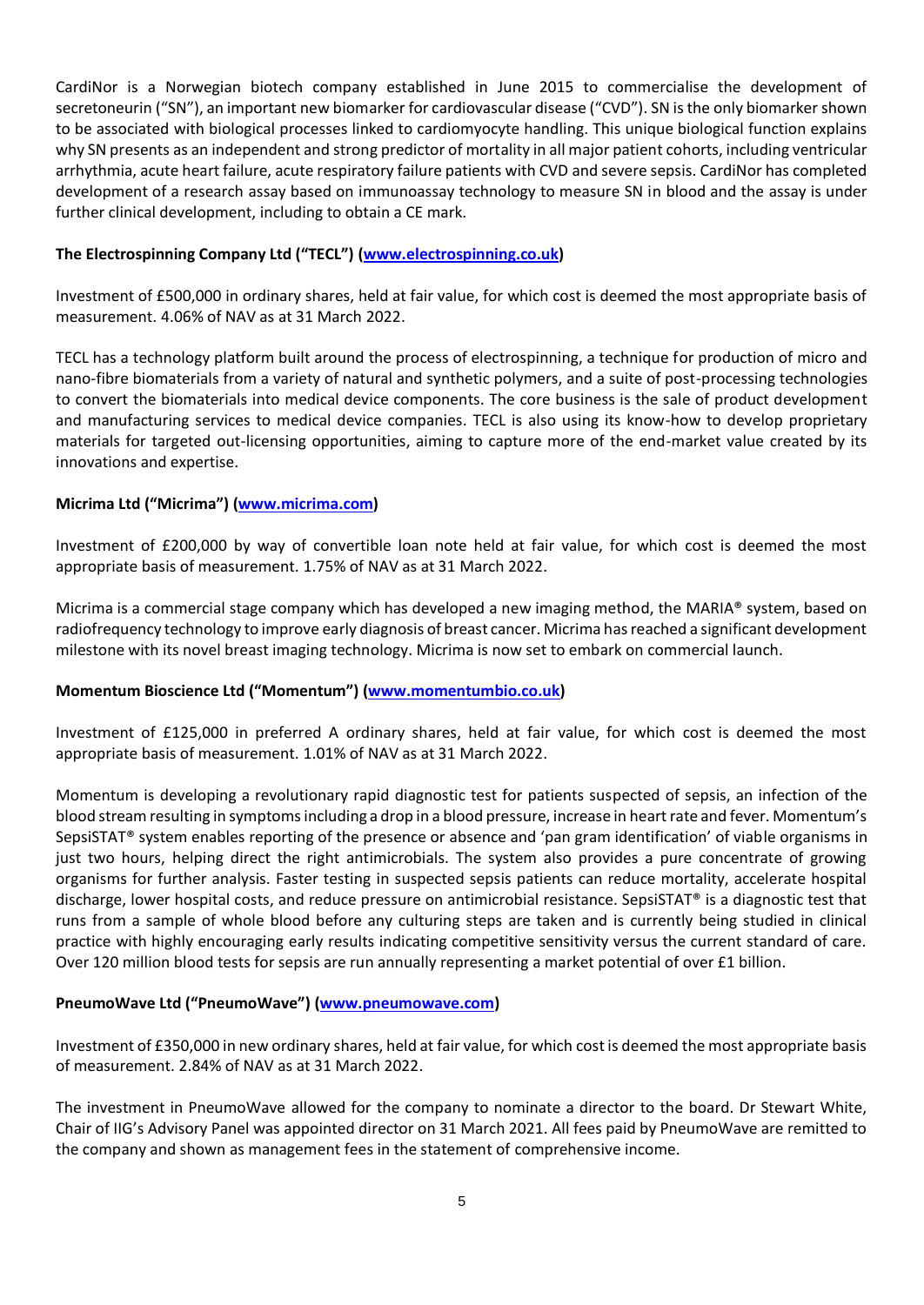PneumoWave, which was incorporated in February 2018, is developing an innovative remote respiratory monitoring platform comprising a small, chest-worn biosensor and AI-driven data analysis/alerting software for the early detection, prediction, and prevention of adverse events in respiratory patients, both in hospitals and at home. In 2020, PneumoWave was awarded the Breakthrough Medical Device designation from the U.S. Food and Drug Administration for the development of the device, which is designed to monitor breathing in real-time to a clinical standard of care.

The specially designed wireless biosensor is one of the smallest available and transmits data to the cloud using a data hub or smartphone, alerting the patient, their household members, doctor, nurse, or emergency services where lifethreatening changes occur. PneumoWave's technology will be able to accurately monitor large numbers of patients in any location at any time.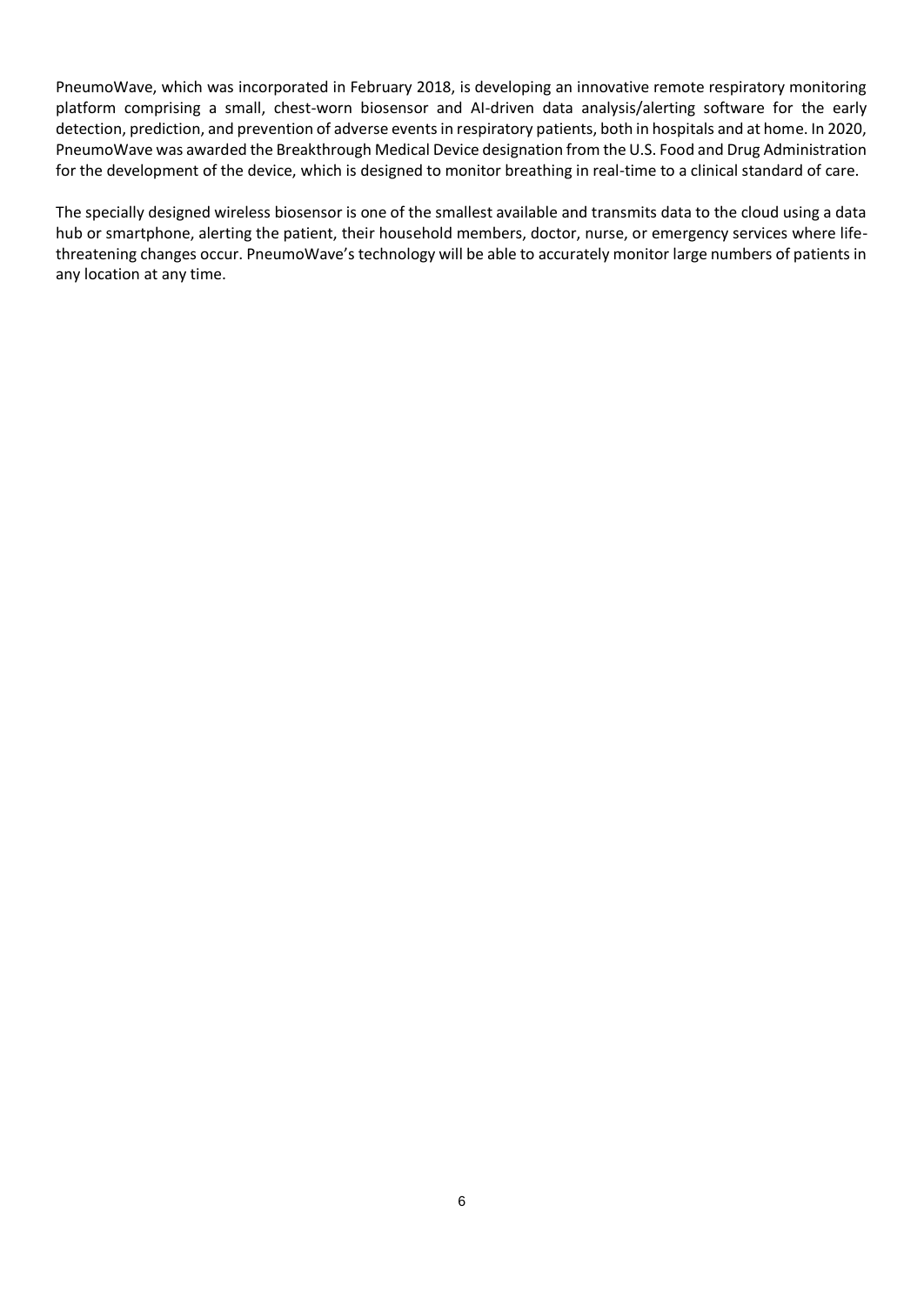# **Intuitive Investments Group Plc**

# **Statement of Comprehensive Income For the 6 months to 31 March 2022**

| £<br>£<br>£<br><b>Investment income</b><br>Finance income<br>98,954<br>29,981<br>110,344<br>Gains on realised investments<br>75,831<br>89,876<br>(Losses)/Gains on investments at fair value<br>(888, 737)<br>422,220<br>821,214<br><b>Management Fees</b><br>18,141<br>34,084<br>(695, 811)<br>452,201<br>1,055,518<br>Administrative expenses<br>(194, 558)<br>(127, 363)<br>(324, 153)<br>(Loss)/Profit before tax<br>(890, 369)<br>324,838<br>731,365<br>(170, 447)<br>Corporation tax<br>173,853<br>(Loss)/Profit for the period<br>(716, 516)<br>324,838<br>560,918<br><b>Other Comprehensive Income</b><br>Total comprehensive income for the period<br>(716, 516)<br>324,838<br>560,918<br>(716, 516)<br>Total comprehensive income attributable to<br>324,838<br>560,918<br>the owners of the company<br>Profit/(Loss) per share<br>(1.49)p<br>Basic - pence<br>4<br>0.80 <sub>p</sub><br>2.22p<br>Diluted - pence<br>(1.49)p<br>0.77p<br>2.22p | 6 months to<br>31 March<br>2022<br><b>Unaudited</b> | <b>Period to</b><br>31 March<br>2021<br><b>Unaudited</b> | <b>Period to</b><br>30 September<br>2021<br><b>Audited</b> |
|----------------------------------------------------------------------------------------------------------------------------------------------------------------------------------------------------------------------------------------------------------------------------------------------------------------------------------------------------------------------------------------------------------------------------------------------------------------------------------------------------------------------------------------------------------------------------------------------------------------------------------------------------------------------------------------------------------------------------------------------------------------------------------------------------------------------------------------------------------------------------------------------------------------------------------------------------------|-----------------------------------------------------|----------------------------------------------------------|------------------------------------------------------------|
|                                                                                                                                                                                                                                                                                                                                                                                                                                                                                                                                                                                                                                                                                                                                                                                                                                                                                                                                                          |                                                     |                                                          |                                                            |
|                                                                                                                                                                                                                                                                                                                                                                                                                                                                                                                                                                                                                                                                                                                                                                                                                                                                                                                                                          |                                                     |                                                          |                                                            |
|                                                                                                                                                                                                                                                                                                                                                                                                                                                                                                                                                                                                                                                                                                                                                                                                                                                                                                                                                          |                                                     |                                                          |                                                            |
|                                                                                                                                                                                                                                                                                                                                                                                                                                                                                                                                                                                                                                                                                                                                                                                                                                                                                                                                                          |                                                     |                                                          |                                                            |
|                                                                                                                                                                                                                                                                                                                                                                                                                                                                                                                                                                                                                                                                                                                                                                                                                                                                                                                                                          |                                                     |                                                          |                                                            |
|                                                                                                                                                                                                                                                                                                                                                                                                                                                                                                                                                                                                                                                                                                                                                                                                                                                                                                                                                          |                                                     |                                                          |                                                            |
|                                                                                                                                                                                                                                                                                                                                                                                                                                                                                                                                                                                                                                                                                                                                                                                                                                                                                                                                                          |                                                     |                                                          |                                                            |
|                                                                                                                                                                                                                                                                                                                                                                                                                                                                                                                                                                                                                                                                                                                                                                                                                                                                                                                                                          |                                                     |                                                          |                                                            |
|                                                                                                                                                                                                                                                                                                                                                                                                                                                                                                                                                                                                                                                                                                                                                                                                                                                                                                                                                          |                                                     |                                                          |                                                            |
|                                                                                                                                                                                                                                                                                                                                                                                                                                                                                                                                                                                                                                                                                                                                                                                                                                                                                                                                                          |                                                     |                                                          |                                                            |
|                                                                                                                                                                                                                                                                                                                                                                                                                                                                                                                                                                                                                                                                                                                                                                                                                                                                                                                                                          |                                                     |                                                          |                                                            |
|                                                                                                                                                                                                                                                                                                                                                                                                                                                                                                                                                                                                                                                                                                                                                                                                                                                                                                                                                          |                                                     |                                                          |                                                            |
|                                                                                                                                                                                                                                                                                                                                                                                                                                                                                                                                                                                                                                                                                                                                                                                                                                                                                                                                                          |                                                     |                                                          |                                                            |
|                                                                                                                                                                                                                                                                                                                                                                                                                                                                                                                                                                                                                                                                                                                                                                                                                                                                                                                                                          |                                                     |                                                          |                                                            |
|                                                                                                                                                                                                                                                                                                                                                                                                                                                                                                                                                                                                                                                                                                                                                                                                                                                                                                                                                          |                                                     |                                                          |                                                            |
|                                                                                                                                                                                                                                                                                                                                                                                                                                                                                                                                                                                                                                                                                                                                                                                                                                                                                                                                                          |                                                     |                                                          |                                                            |
|                                                                                                                                                                                                                                                                                                                                                                                                                                                                                                                                                                                                                                                                                                                                                                                                                                                                                                                                                          |                                                     |                                                          |                                                            |
|                                                                                                                                                                                                                                                                                                                                                                                                                                                                                                                                                                                                                                                                                                                                                                                                                                                                                                                                                          |                                                     |                                                          |                                                            |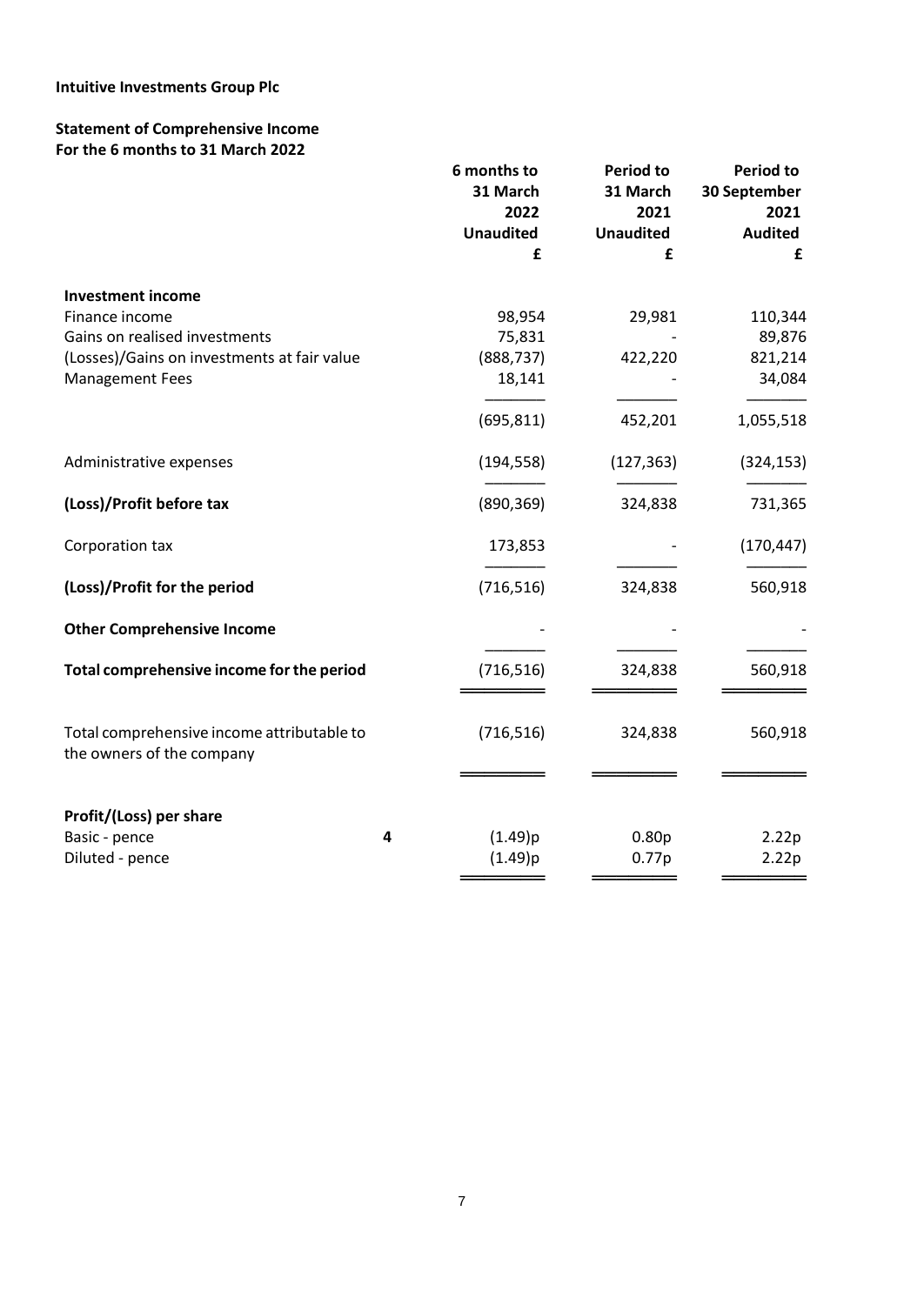# **Intuitive Investments Group Plc Statement of Financial Position As at 31 March 2022**

|                                     | <b>Notes</b> | As at<br>31 March<br>2022 | As at<br>31 March<br>2021 | As at<br>30 September<br>2021 |
|-------------------------------------|--------------|---------------------------|---------------------------|-------------------------------|
|                                     |              | <b>Unaudited</b>          | <b>Unaudited</b>          | <b>Audited</b>                |
| <b>ASSETS</b>                       |              | £                         | £                         | £                             |
| <b>Non-current assets</b>           |              |                           |                           |                               |
| Investments                         | 5            | 10,398,155                | 3,933,074                 | 5,737,353                     |
| Deferred tax asset                  |              | 94,328                    |                           | 10,221                        |
|                                     |              | 10,492,483                | 3,933,074                 | 5,747,574                     |
| <b>CURRENT ASSETS</b>               |              |                           |                           |                               |
| Trade and other receivables         |              | 42,530                    | 91,294                    | 42,345                        |
| Cash and cash equivalents           |              | 1,910,883                 | 3,903,376                 | 2,566,793                     |
|                                     |              | 1,953,413                 | 3,994,670                 | 2,609,138                     |
| <b>TOTAL ASSETS</b>                 |              | 12,445,896                | 7,927,744                 | 8,356,712                     |
| <b>EQUITY</b>                       |              |                           |                           |                               |
| <b>Shareholders' Equity</b>         |              |                           |                           |                               |
| Called up share capital             | 6            | 657,903                   | 404,192                   | 404,418                       |
| Deferred shares                     |              | 47,500                    | 47,500                    | 47,500                        |
| Share premium                       |              | 11,631,228                | 7,125,361                 | 6,985,736                     |
| Other reserves                      |              | 144,399                   |                           | 144,399                       |
| Accumulated profit/(loss)           |              | (155, 598)                | 324,838                   | 560,918                       |
| <b>Total Equity</b>                 |              | 12,325,432                | 7,901,891                 | 8,142,971                     |
| <b>LIABILITIES</b>                  |              |                           |                           |                               |
| <b>Current liabilities</b>          |              |                           |                           |                               |
| Trade and other payables            |              | 29,542                    | 25,853                    | 33,073                        |
| <b>Non current liabilities</b>      |              |                           |                           |                               |
| Deferred tax liabilities            |              | 90,922                    |                           | 180,668                       |
| <b>TOTAL LIABILITIES</b>            |              | 120,464                   | 25,853                    | 213,741                       |
| <b>TOTAL EQUITY AND LIABILITIES</b> |              | 12,445,896                | 7,927,744                 | 8,356,712                     |
|                                     |              |                           |                           |                               |
| Net asset value per share           |              | 18.73p                    | 19.55p                    | 20.14p                        |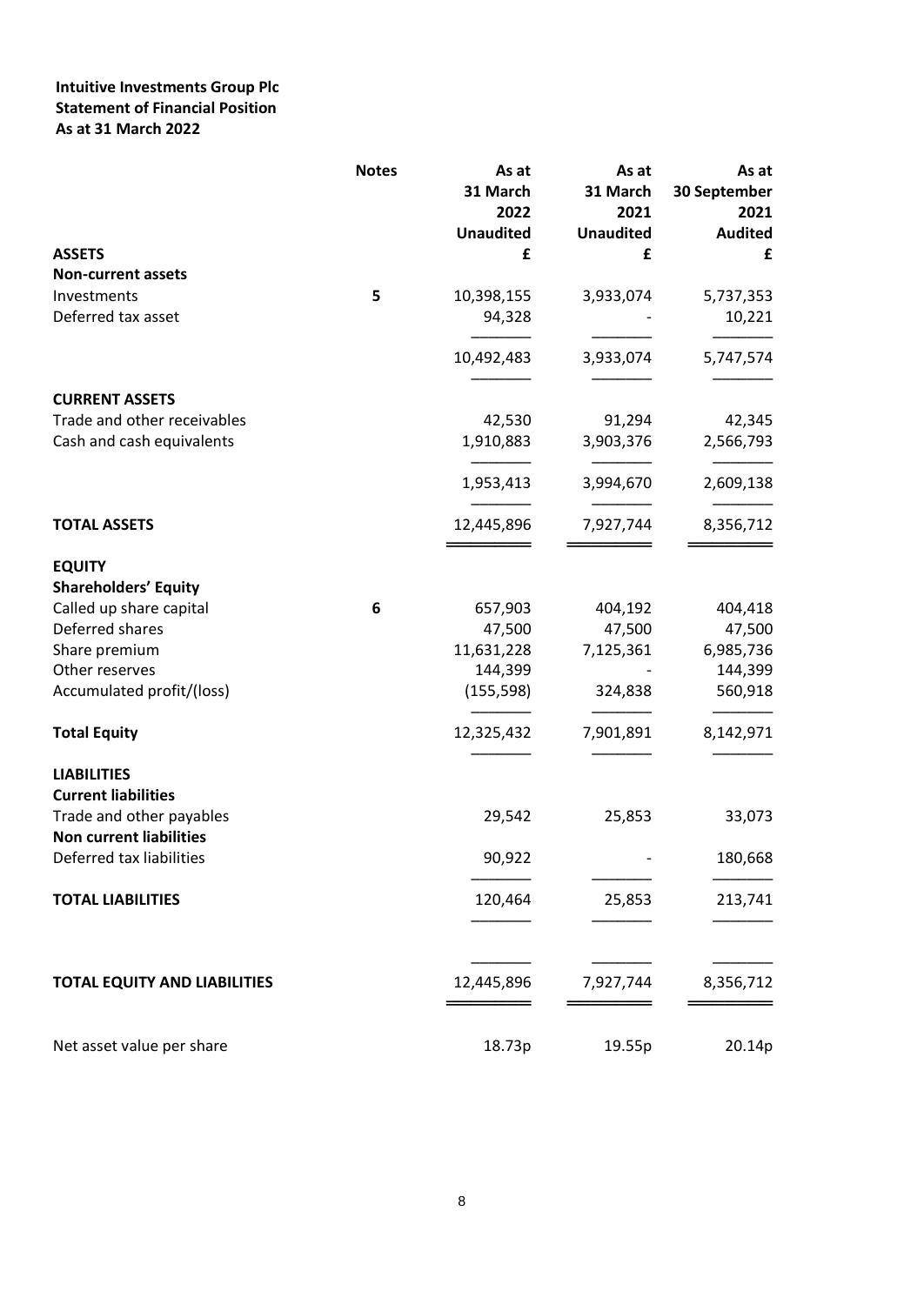# **Intuitive Investments Group Plc Statement of Changes in Equity For 6 months to 31 March 2022**

|                                                                                  | Called up<br><b>Share</b><br>Capital | <b>Deferred</b><br><b>Shares</b> | <b>Share</b><br>Premium | <b>Other</b><br><b>Reserves</b> | <b>Retained</b><br><b>Earnings</b> | <b>Total</b><br><b>Equity</b> |
|----------------------------------------------------------------------------------|--------------------------------------|----------------------------------|-------------------------|---------------------------------|------------------------------------|-------------------------------|
|                                                                                  | £                                    | £                                | £                       | £                               | £                                  | £                             |
| Balance at 11 June 2020                                                          |                                      |                                  |                         |                                 |                                    |                               |
| Profit for the period                                                            |                                      |                                  |                         |                                 | 324,838                            | 324,838                       |
| Issued share during the period<br>Finance costs                                  | 404,192                              | 47,500                           | 7,632,148<br>(506, 787) |                                 |                                    | 8,083,840<br>(506, 787)       |
| <b>Balance at 31 March 2021</b>                                                  | 404,192                              | 47,500                           | 7,125,361               |                                 | 324,838                            | 7,901,891                     |
| Profit for the period<br>Warrants on admission<br>Issued share during the period | 226                                  |                                  | (144, 399)<br>4,774     | 144,399                         | 236,080                            | 236,080<br>5,000              |
| <b>Balance at 30 September 2021</b>                                              | 404,418                              | 47,500                           | 6,985,736               | 144,399                         | 560,918                            | 8,142,971                     |
| Loss for the period<br>Issued share during the period                            | 253,485                              |                                  | 4,645,492               |                                 | (716, 516)                         | (716, 516)<br>4,898,977       |
|                                                                                  | 657,903                              | 47,500                           | 11,631,228              | 144,399                         | (155, 598)                         | 12,325,432                    |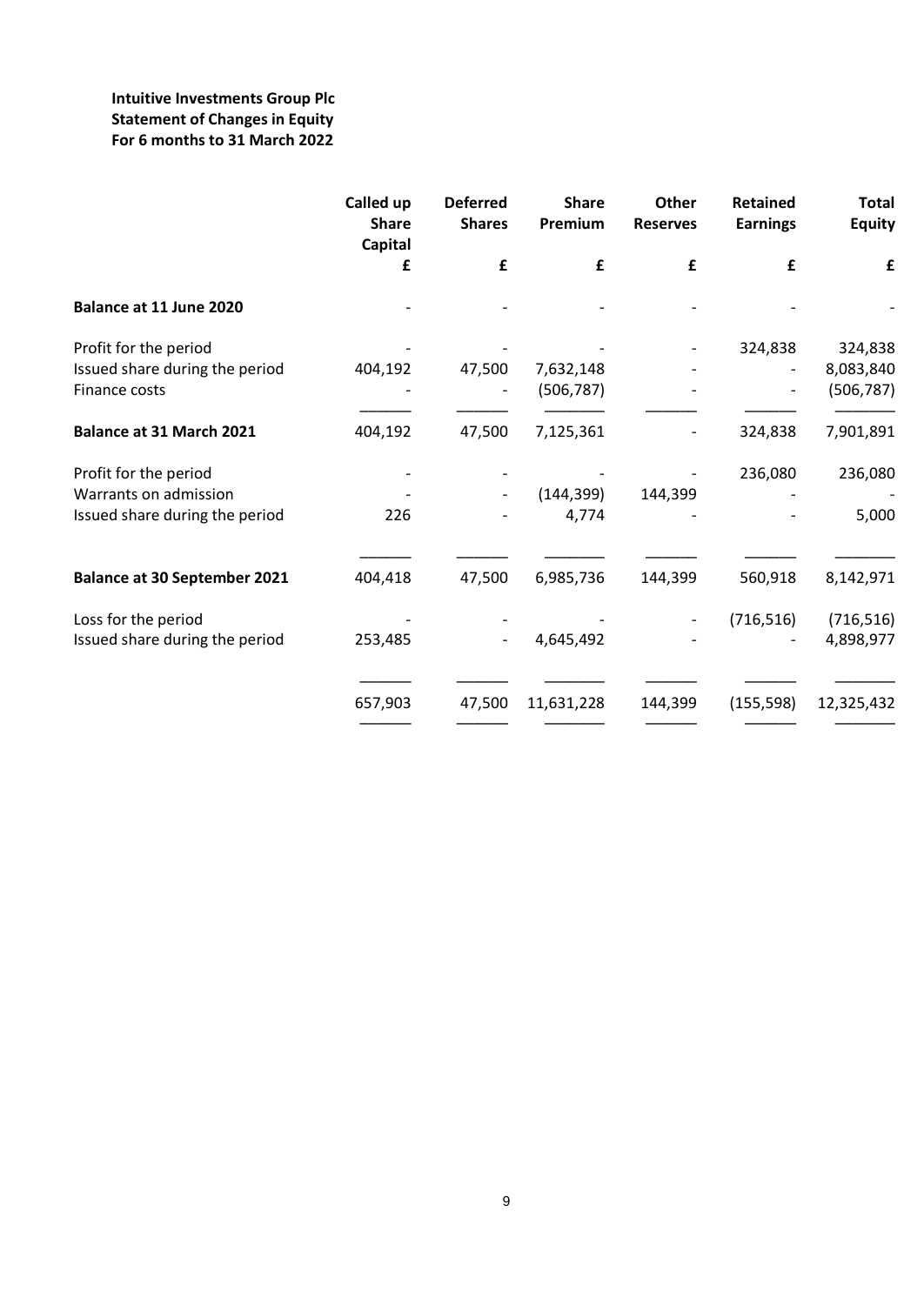

# **Intuitive Investments Group Plc Statement of Cash Flows For the 6 months to 31 March 2022**

|                                                                                                                                     | <b>Notes</b> | <b>6 Months to</b><br>31 March<br>2022<br><b>Unaudited</b><br>£ | <b>Period to</b><br>31 March<br>2021<br><b>Unaudited</b><br>£ | <b>Period to</b><br>30 September<br>2021<br><b>Unaudited</b><br>£ |
|-------------------------------------------------------------------------------------------------------------------------------------|--------------|-----------------------------------------------------------------|---------------------------------------------------------------|-------------------------------------------------------------------|
| Profit/(loss) before tax from continuing operations                                                                                 |              | (890, 369)                                                      | 294,857                                                       | 731,365                                                           |
| Adjusted by:<br>Interest income<br>Gain on disposal<br>Fair value movement                                                          |              | (45, 773)<br>888,737                                            | (422, 220)<br>$(47, 405)$ $(127, 363)$                        | (110, 344)<br>(89, 876)<br>(821, 214)<br>(290,069)                |
| Changes in working capital<br>(Increase)/decrease in trade and other receivables<br>(Decrease)/increase in trade and other payables |              | (185)<br>(3,531)                                                | (91,294)<br>25,853                                            | (42, 345)<br>33,073                                               |
| Net cash outflow from operating activities                                                                                          |              | (51, 121)                                                       | (192, 804)                                                    | (299, 341)                                                        |
| Cash flows from investing activities                                                                                                |              |                                                                 |                                                               |                                                                   |
| Purchase of investments<br>Proceeds from sale of investments                                                                        | 5            | 138,016                                                         | $(1,349,805)$ $(3,480,873)$                                   | (5,055,770)<br>339,851                                            |
| Net cash (outflow)/inflow from investing activities                                                                                 |              |                                                                 | $(1,211,789)$ $(3,480,873)$                                   | (4, 715, 919)                                                     |
| <b>Cash flows from financing activities</b><br>Net proceeds from share issues                                                       |              |                                                                 | 607,000 7,577,053                                             | 7,582,053                                                         |
| Net cash inflow from financing activities                                                                                           |              |                                                                 | 607,000 7,577,053                                             | 7,582,053                                                         |
| Increase/(decrease) in cash and equivalents                                                                                         |              | (655, 910)                                                      | 3,903,376                                                     | 2,566,793                                                         |
| Cash and cash equivalents at beginning of year                                                                                      |              | 2,566,793                                                       |                                                               |                                                                   |
| Cash and cash equivalents at end of year                                                                                            |              | 1,910,883                                                       | 3,903,376                                                     | 2,566,793                                                         |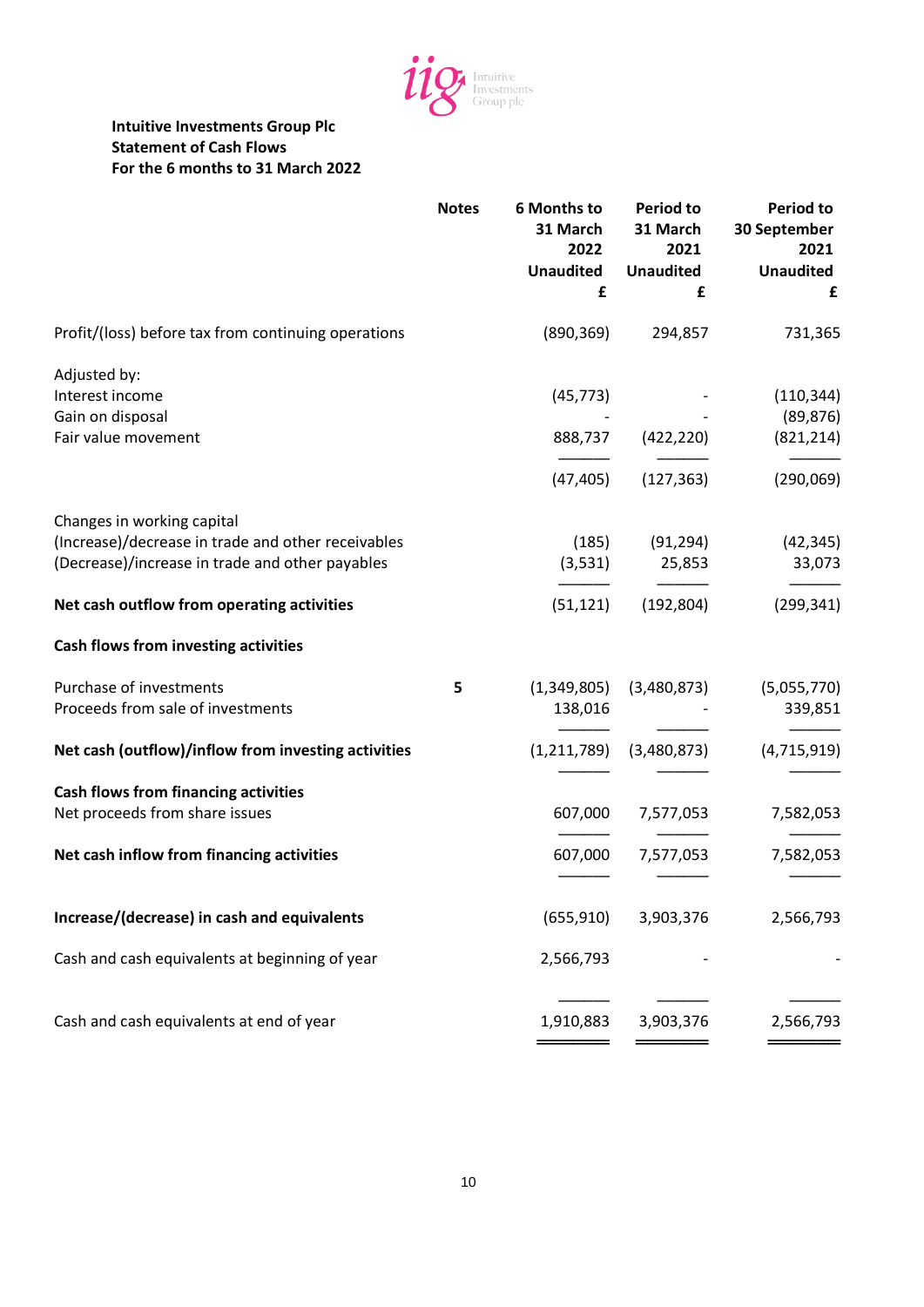

### **1. General Information**

Intuitive Investments Group Plc is a company incorporated and domiciled in England and Wales. The company is listed on the AIM market of the London Stock Exchange (ticker: IIG).

The financial information set out in this Half Yearly report does not constitute statutory accounts as defined in Section 434 of the Companies Act 2006. The group's statutory financial statements for the period ended 30 September 2021 were prepared under International Financial Reporting Standards ("IFRS").

Copies of the annual statutory accounts and the Half Yearly report can be found on the Company's website at [http://www.iigplc.com/.](http://www.iigplc.com/)

## **2. Basis of preparation**

The principal accounting policies applied in the preparation of the financial information are set out below. These policies have been consistently applied.

#### **Basis of preparation**

The financial information of the Company has been prepared in accordance with International Financial Reporting Standards (IFRS), International Accounting Standards (IASs) and International Financial Reporting Interpretations Committee (IFRIC) interpretations (collectively 'IFRS') as adopted for use in the European Union and as issued by the International Accounting Standards Board and with those parts of the Companies Act 2006 applicable to companies reporting under IFRS.

The preparation of financial statements in conformity with IFRS requires the use of certain critical accounting estimates. It also requires management to exercise its judgement in the process of applying the accounting policies and making any estimates. Changes in assumptions may have a significant impact on the financial statements in the period the assumptions changed. Board of Directors believe that the underlying assumptions are appropriate and that the financial statements are fairly presented. The Board of Directors believes, there are no areas involving a higher degree of judgement or complexity, or areas where assumptions and estimates are significant to the financial statements, and therefore, these financial statements have limited disclosures.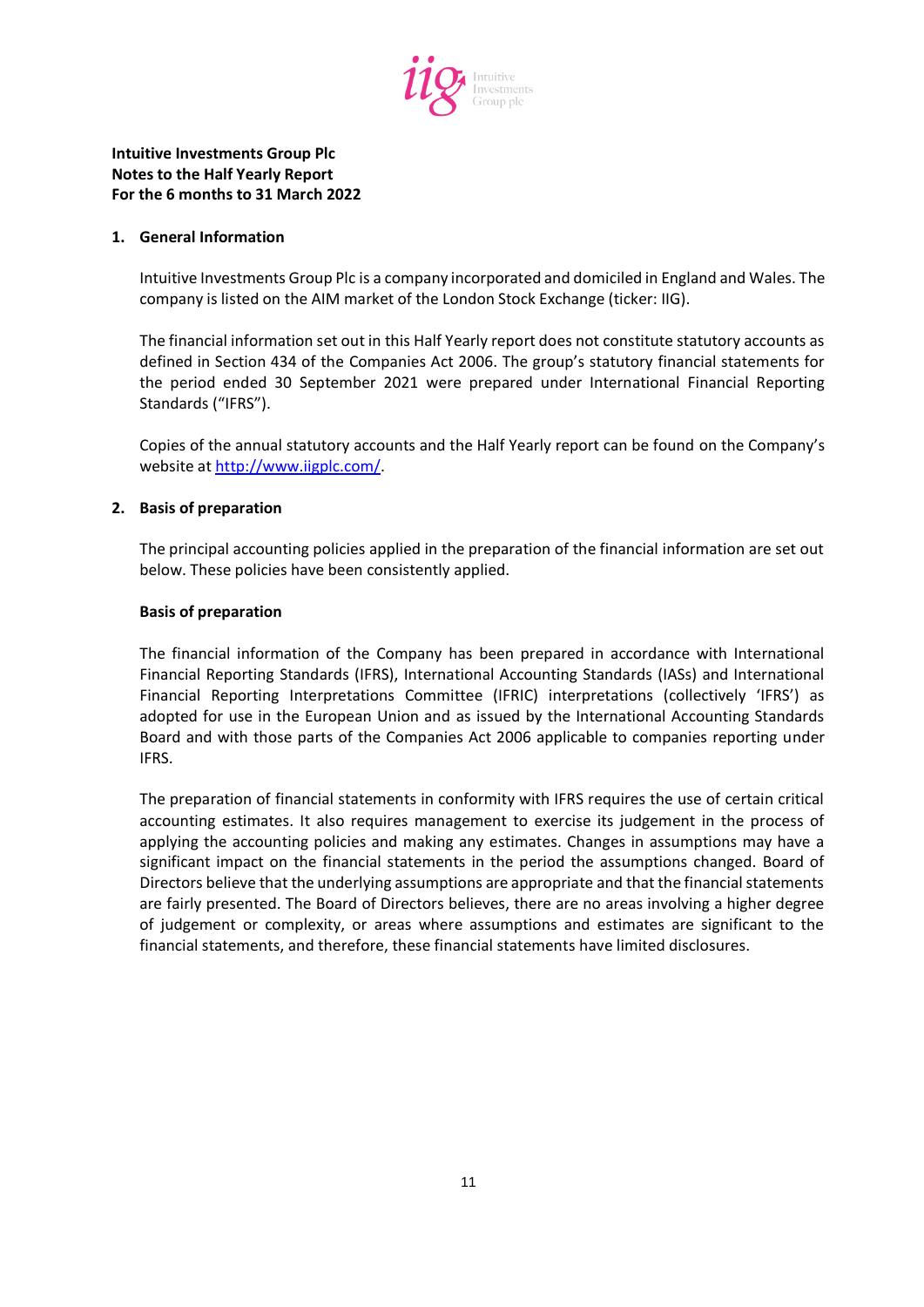

# **3. Significant accounting policies**

## **Income recognition**

# **(i) Gains on realised investments**

All purchases and sales of quoted investments are accounted for on the trade date basis. All purchases and sales of unquoted investments are accounted for on the date that the sale and purchase agreement becomes unconditional.

# **(ii) Interest income**

Interest income is recognised using the effective interest method. Interest income is interest earned on bank deposit accounts and loan notes and is included within the statement of comprehensive income.

# **(iii) Management fees**

The Company earns fee income from the monitoring fees from Investee Companies. Revenue is recognised at the fair value of the consideration received or receivable, excluding rebates. Fees earned for the provision of an ongoing service are recognised as that service is provided.

# **Taxation**

Income tax expense represents the sum of the tax currently payable and deferred tax.

# **(i) Current tax**

Current taxes are based on the results shown in the financial statements and are calculated according to local tax rules using tax rates enacted or substantially enacted by the statement of financial position date.

Income tax is recognised in the income statement or in equity if it relates to items that are recognised in the same or a different period, directly in equity.

Current tax assets and liabilities for the current and prior periods are measured at the amount expected to be recovered from or paid to the taxation authorities.

# **(ii) Deferred tax**

Deferred tax is provided, using the liability method, on temporary differences at the statement of financial position date between the tax base of assets and liabilities and their carrying amounts for financial reporting purposes.

Deferred tax liabilities are recognised for all taxable temporary differences.

Deferred tax assets are recognised for all deductible temporary differences, carry forward of unused tax assets and unused tax losses, to the extent that it is probable that taxable profit will be available against which the deductible temporary differences and the carrying forward or unused tax assets and unused tax losses can be utilised.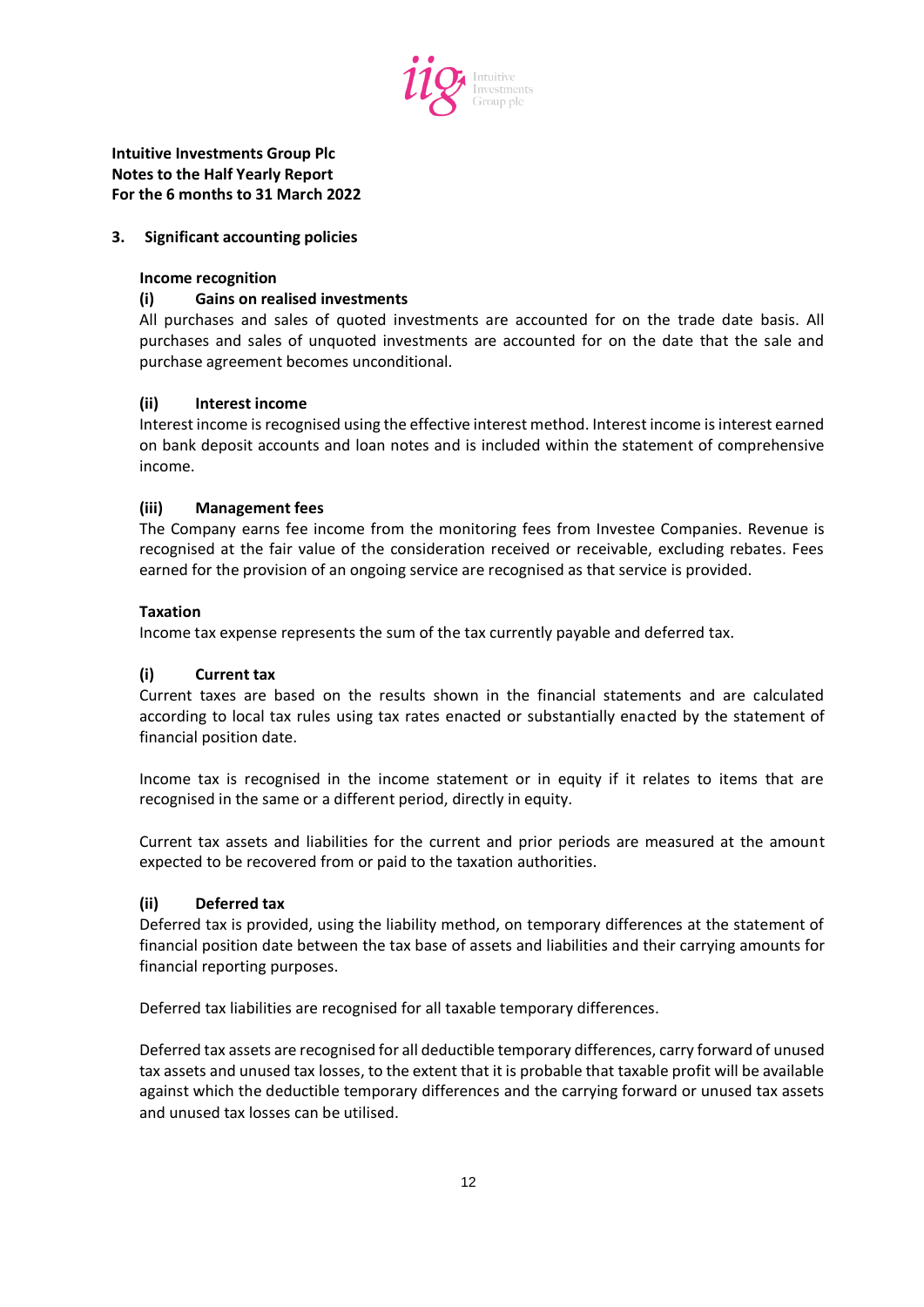

## **3. Accounting policies (continued)**

The carrying amount of deferred tax assets is reviewed at each balance sheet date and reduced to the extent that it is no longer probable that sufficient taxable profit will be available to allow all or part of the deferred tax assets to be utilised. Conversely, previously unrecognised deferred tax assets are recognised to the extent that it is probable that sufficient taxable profit will be available to allow all or part of the deferred tax asset to be utilised.

Deferred tax assets and liabilities are measured at the tax rates that are expected to apply to the year when the asset is realised or the liability is settled, based on the tax rates and tax laws that have been enacted or substantively enacted at the balance sheet date.

## **Financial instruments**

Financial assets and financial liabilities are recognised when the Company becomes a party to the contractual provisions of the instrument.

## **Investments**

All investments are designated upon initial recognition as held at fair value through the profit and loss and are measured at subsequent reporting dates at fair value in accordance with IFRS 9.

Publicly traded securities will be valued by reference to their bid price or last traded price, if applicable, on the relevant exchange in accordance with the Association of Investment Companies' valuation guidelines and applicable accounting standards. Where trading in the securities of an Investee Company is suspended, the investment in those securities will be valued at the Chairman's estimate of its net realisable value. In preparing these valuations, the Company will take into account, where appropriate, latest dealing prices, valuations from reliable sources, comparable asset values and other relevant factors.

Fair values for unquoted investments, including convertible loan notes or investments for which the market is inactive, are established by using various valuation techniques in accordance with the International Private Equity and Venture Capital Valuation (the "IPEV") guidelines. These may include recent arm's length market transactions, the current fair value of another instrument which is substantially the same, discounted cash flow analysis and option pricing models. Where there is a valuation technique commonly used by market participants to price the instrument and that technique has been demonstrated to provide reliable estimates of prices obtained in actual market transactions, that technique is utilised.

Where an investment has been made recently, the Company may use cost as the best indicator of fair value. In such cases, any changes or events subsequent to the relevant transaction date would be assessed to ascertain if they imply a change in the investment's fair value. Such valuations prepared by the Investment Team will be approved by the Audit and Risk Committee at least twice a year. If the Board considers that any of the above bases of valuation are inappropriate in any case, or generally, it may adopt such other valuation procedures as it considers reasonable in the circumstances.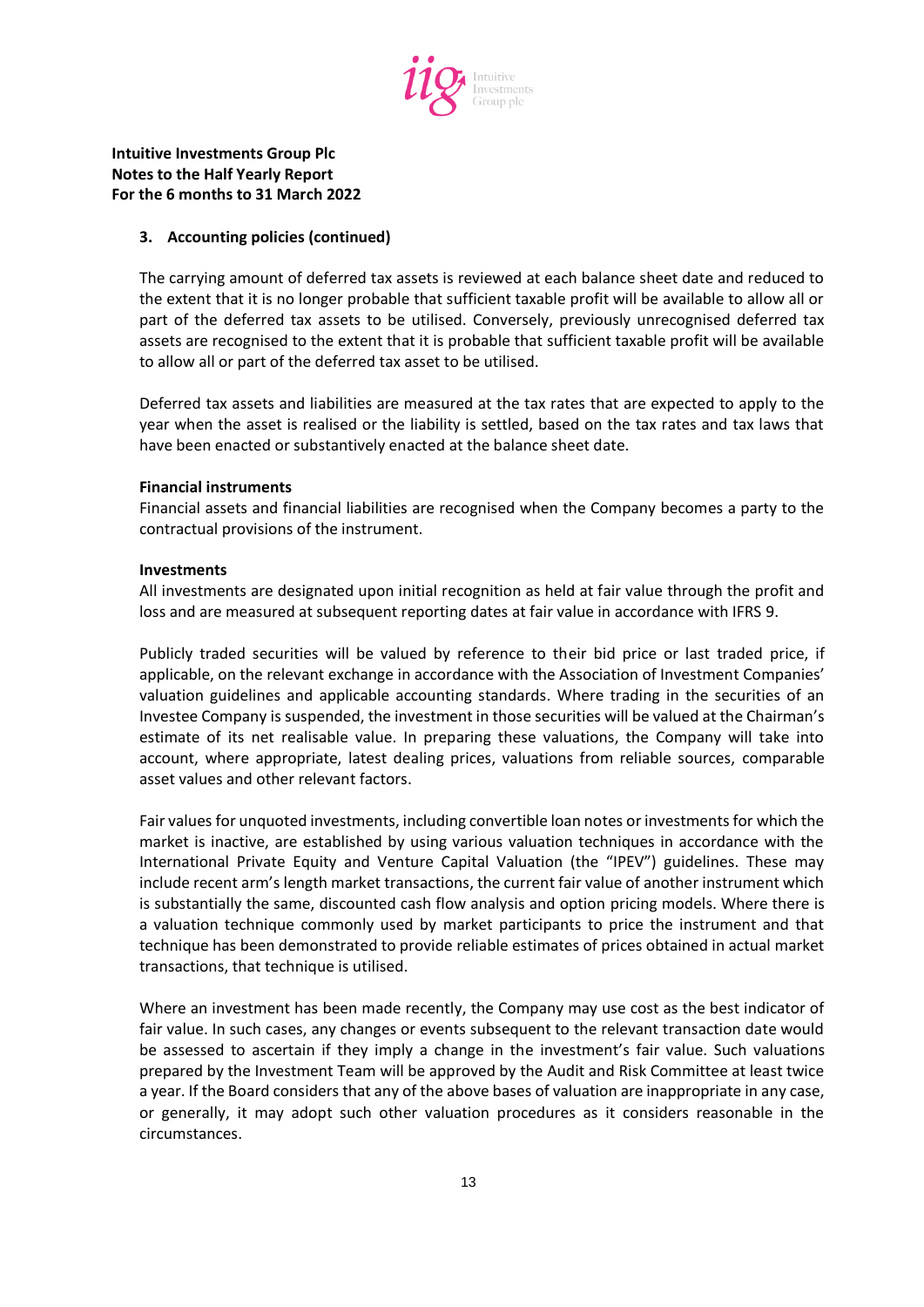

## **3. Accounting policies (continued)**

#### **Other receivables and payables**

Trade receivables and trade payables are measured at amortised cost.

#### **Cash and cash equivalents**

Cash and cash equivalents include cash in hand and deposits held on call, together with other short term highly liquid investments which are not subject to significant changes in value and have original maturities of less than three months.

#### **Share capital and reserves**

Share capital: Represents the nominal value of equity shares. Share premium: The account represents the accumulated premium paid for shares issued in previous periods above their nominal value less issue expenses.

#### **Retained Earnings**

Represents the accumulated profits being the excess of income derived from holding investments less the costs associated with running the Company. This reserve may be distributed by way of dividends.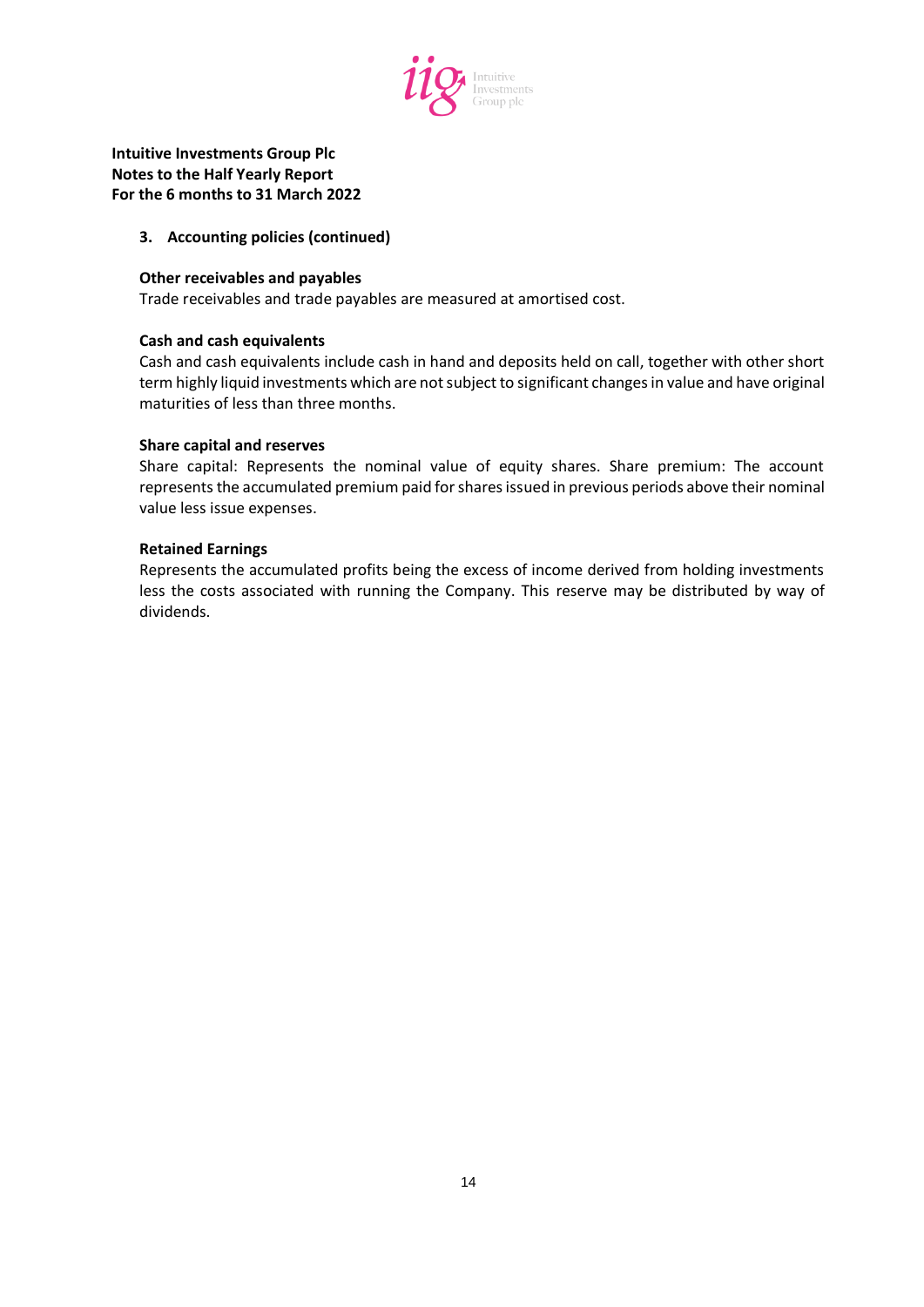

#### **4. Earnings per Share**

Basic earnings per share is calculated by dividing the earnings attributable shareholders by the weighted average number of ordinary shares outstanding during the period.

Reconciliations are set out below:

|                                                | Period to<br>31 March<br>2022<br><b>Unaudited</b> |
|------------------------------------------------|---------------------------------------------------|
| <b>Basic</b>                                   |                                                   |
| Earnings attributable to ordinary shareholders | (716, 516)                                        |
| Weighted average number of shares              | 48,046,357                                        |
| Earnings (Loss) per-share - pence              | (1.49)p                                           |
| <b>Diluted</b>                                 |                                                   |
| Earnings attributable to ordinary shareholders | (716, 516)                                        |
| Weighted average number of shares              | 48,046,357                                        |
| Earnings (Loss) per-share - pence              | (1.49)p                                           |

As at 31 March 2022 there were 1,962,500 outstanding share warrants.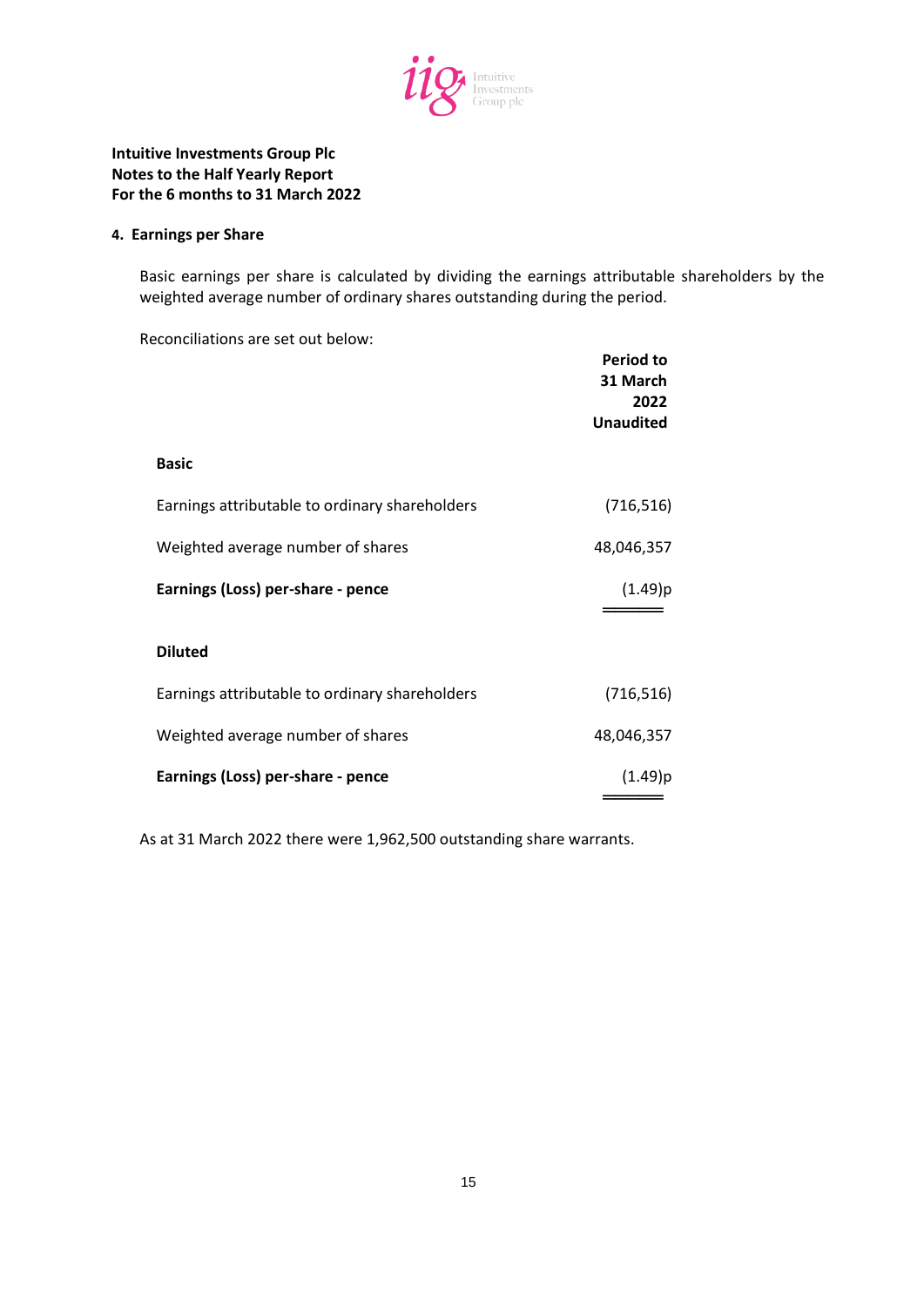

| 5. Investments<br>Cost                                                                                         | £                                               |
|----------------------------------------------------------------------------------------------------------------|-------------------------------------------------|
| At 11 June 2020                                                                                                |                                                 |
| Additions during the period                                                                                    | 3,480,873                                       |
| Revaluation at 31 March 2021                                                                                   | 452,201                                         |
| At 31 March 2021                                                                                               | 3,933,074                                       |
| Additions during 6 months to 30 September 2021<br>Disposals<br><b>Accrued interest</b><br>Change in fair value | 1,574,897<br>(249, 975)<br>110,344<br>369,013   |
| At 30 September 2021                                                                                           | 5,737,353                                       |
| Additions during 6 months to 31 March 2022<br>Disposals<br>Accrued interest<br>Change in fair value            | 5,641,782<br>(136, 016)<br>43,773<br>(888, 737) |
|                                                                                                                | 10,398,155                                      |